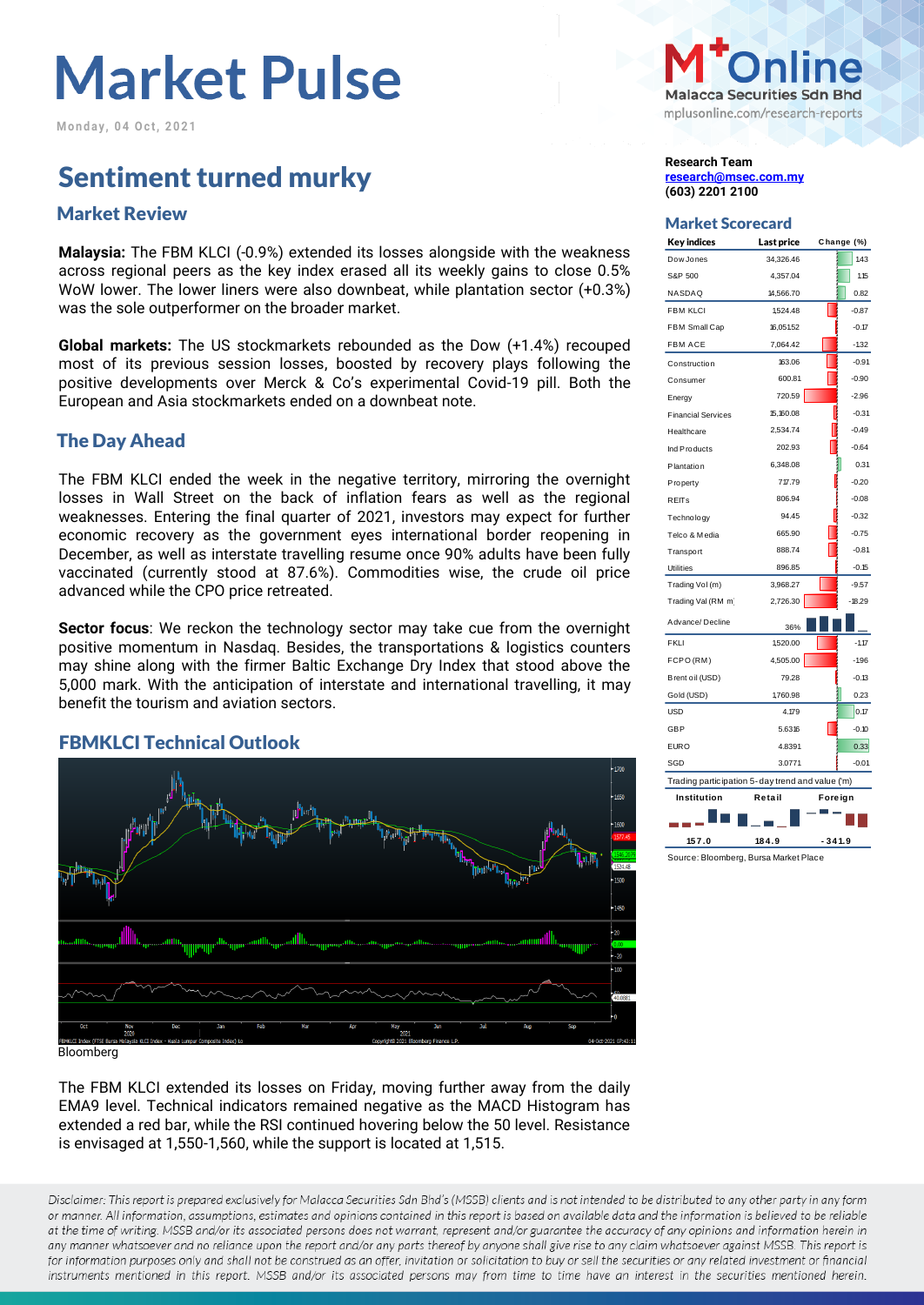**Monday, 04 Oct, 2021** 2



### Company Brief

**Velesto Energy Bhd** (VEB) has secured a US\$12.4m contract from Petronas Carigali Sdn Bhd for the provision of jack-up drilling rig services. For the provision of drilling rig services for Petronas Carigali drilling programme, VEB Group assigned its NAGA 2 to drill five firm wells, with the extension option of one plus one well, with an expected commencement date of between 1st December 2021 to 31st December 2021. (The Star)

**Solarvest Holdings Bhd** has secured a RM22.2m contract from NEFIN Group to install rooftop solar photovoltaic panels on the facilities of XSD International Paper Sdn Bhd in Padang Meha, Kedah. (The Star)

**Serba Dinamik Holdings Bhd** is implementing an internal restructuring exercise which entails the appointment of Dr Mohamed Ackiel Mohamed as deputy CEO with effect from 1st October 2021. The restructuring exercise also includes the appointment of a few key management personnel as heads of region where the global integrated oil and gas (O&G) service provider has a strong presence. (The Star)

**CTOS Digital Bhd** has reported that Bank Negara Malaysia (BNM) has temporarily suspended the Central Credit Reference Information System (CCRIS) services to credit reporting agencies. The group wholly-owned subsidiary CTOS Data Systems Sdn Bhd had received a letter/directive from the central bank regarding the temporary suspension of access, effective 1st October 2021. (The Edge)

**Media Prima Bhd** has redesignated its group executive director Mohd Rafiq Mat Razali as group managing director (GMD) of the media company. The GMD position was vacant following the resignation of Datuk Iskandar Mizal Mahmood in May 2021, after just over a year on the job. (The Edge)

US private equity firm TPG Capital and Malaysian state-owned investment company Johor Corp are considering a plan to take **KPJ Healthcare Bhd** private. The San Francisco-based firm and the investment arm of the Johor state government are in talks with banks to finance the potential deal involving Malaysia's largest private-hospital operator. (The Edge)

**TH Plantations Bhd** has appointed Mohamed Zainurin Mohamed Zain as its chief executive officer (CEO) effective immediately. He replaces Muzmi Mohamed, whose contract ended on 30th September 2021. Mohamed Zainurin, 54, was formerly financial controller at New Britain Palm Oil Ltd, a subsidiary of **Sime Darby Plantation Bhd**, based in Papua New Guinea. (The Edge)

**T7 Global Bhd** has reported that the memorandum of understanding (MoU) it entered into with Japanese's Mitsui E&S Shipbuilding Co Ltd, under which the groups planned to collaborate and explore opportunities for the supply of ships in Vietnam, has been mutually terminated. (The Edge)

Kumpulan Wang Amanah Persaraan (Diperbadankan) (KWAP) has ceased to be a substantial shareholder of **Malayan Banking Bhd** (Maybank) after the retirement fund disposed a total of 1.0m shares in the open market on 29th September 2021. Following the disposal, KWAP has 541.1m shares or 4.6% direct interest in Maybank. It also has 44.0m shares or 0.4% indirect interest in the banking group. (The Edge)

Disclaimer: This report is prepared exclusively for Malacca Securities Sdn Bhd's (MSSB) clients and is not intended to be distributed to any other party in any form or manner. All information, assumptions, estimates and opinions contained in this report is based on available data and the information is believed to be reliable at the time of writing. MSSB and/or its associated persons does not warrant, represent and/or guarantee the accuracy of any opinions and information herein in any manner whatsoever and no reliance upon the report and/or any parts thereof by anyone shall give rise to any claim whatsoever against MSSB. This report is for information purposes only and shall not be construed as an offer, invitation or solicitation to buy or sell the securities or any related investment or financial instruments mentioned in this report. MSSB and/or its associated persons may from time to time have an interest in the securities mentioned herein.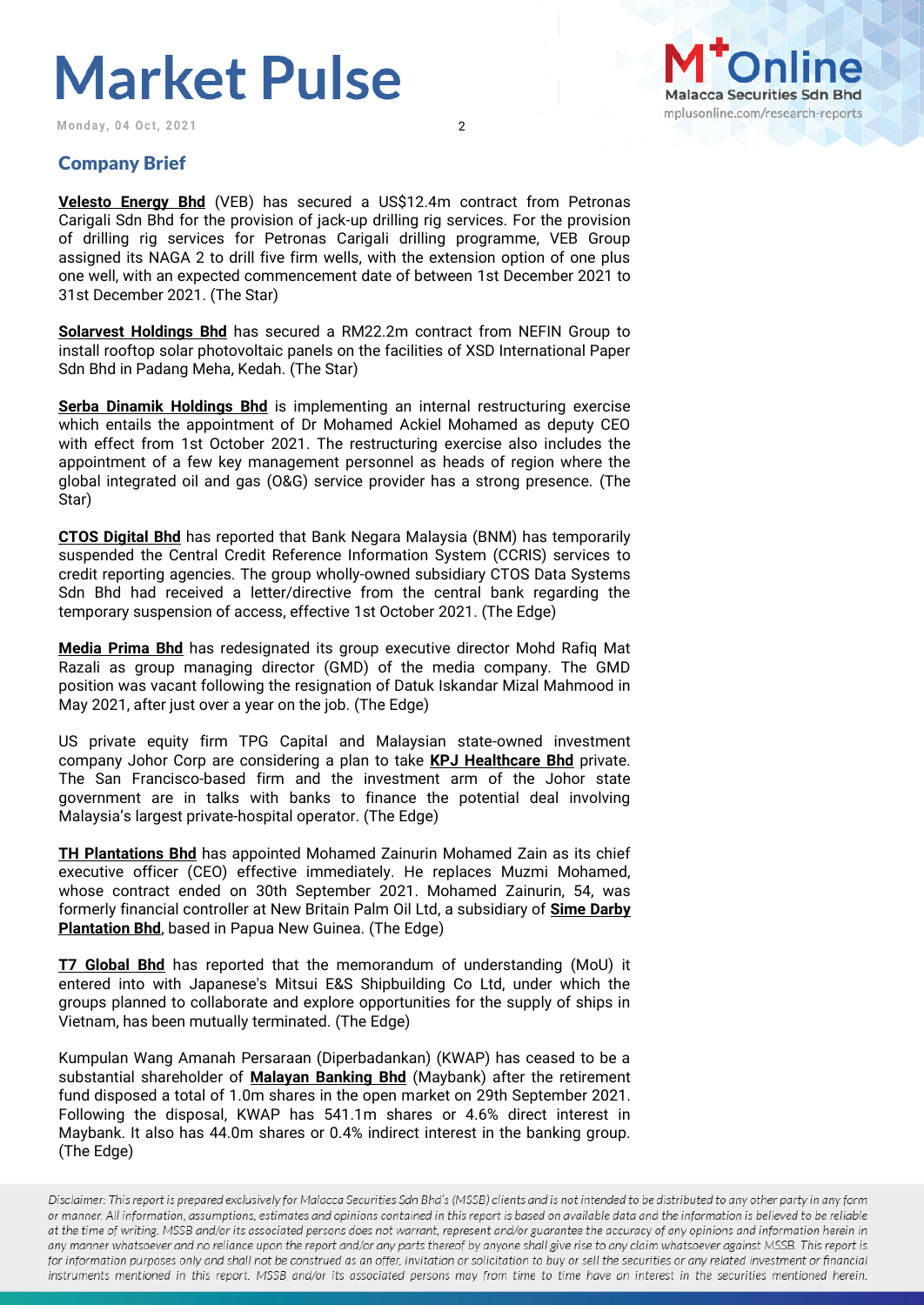**Monday, 04 Oct, 2021** 3



**Eversendai Corp Bhd** executive director Narishnath Nathan has been redesignated as deputy group managing director of the group, effective immediately. He is the son of Eversendai's founder, executive chairman and group managing director Tan Sri AK Nathan Elumalay. (The Edge)

**Hong Seng Consolidated Bhd** has announced that it will be acquiring a 51.0% stake in Covid-19 antibody testing kit distributor RZAC Immunesafe Sdn Bhd for RM20.0m. Hong Seng's wholly-owned subsidiary HS Bio Sdn Bhd has entered into a share sale agreement with Datuk Seri Shahril Mokhtar, Datuk Wan Khalik Wan Muhammad and RZAC Business Sdn Bhd to undertake the proposed acquisition. (The Edge)

**Lysaght Galvanised Steel Bhd** has received a notice in writing from Ernst & Young PLT (EY) of the latter's decision to resign effective 29th September 2021. EY's resignation is on a voluntary basis. (The Edge)

**Perdana Petroleum Bhd** has appointed Jamalludin Obeng as its new managing director (MD). He is currently vice-president of the Malaysian Oil & Gas Services council. (The Edge)

**Landmarks Bhd** is selling its entire stakes in 5 of its subsidiaries to Singapore's Blumont Group Ltd for a combined S\$63.4m (RM195.1m), which would be fully satisfied via the issuance of new shares in Blumont. These companies are involved in operations and/or own lands located in Chill Cove, which is a 52.0-ha resort city located within Treasure Bay Bintan on the Indonesian island of Bintan, developed by Landmarks and its subsidiaries. Chill Cove is an attraction park comprising a 5 star hotel, an activity hub, a desert-inspired glamping concept resort and a marine park. (The Edge)

### Technical Focus Tracker

|     | <b>Technical Focus Tracker</b> |                |                                                  |                      |                                                  |       |                 |                     |                           |                                        |                   |
|-----|--------------------------------|----------------|--------------------------------------------------|----------------------|--------------------------------------------------|-------|-----------------|---------------------|---------------------------|----------------------------------------|-------------------|
| No. | Companies                      | Report<br>Date | <b>Report Date</b><br><b>Share Price</b><br>(RM) | Resistance<br>1 (RM) | Resistance<br>Long Term<br>2 (RM)<br>Target (RM) |       | Support<br>(RM) | Cut<br>Loss<br>(RM) | <b>Last Price</b><br>(RM) | Change in<br><b>Share Price</b><br>(%) | <b>Comments</b>   |
|     | <b>HARBOUR</b>                 | 17-Sep         | 1.030                                            | 1.060                | 1.130                                            | 1.200 | 0.975           | 0.970               | 1.440                     | 39.8%                                  | On-going          |
| 12  | GCB                            | 22-Sep         | 3.020                                            | 3.090                | 3.180                                            | 3.390 | 2.820           | 2.810               | 2.980                     | $-1.3%$                                | On-going          |
| 3   | <b>SUPERLN</b>                 | 27-Sep         | 0.885                                            | 0.935                | 0.980                                            | 1.050 | 0.855           | 0.850               | 0.905                     | 2.3%                                   | On-going          |
| 14  | <b>PADINI</b>                  | 29-Sep         | 3.030                                            | 3.150                | 3.230                                            | 3.370 | 2.950           | 2.940               | 3.040                     | 0.3%                                   | On-going          |
| 5   | <b>SUNWAY</b>                  | 4-Oct          | 1.720                                            | 1.790                | 1.820                                            | 1.900 | .640            | .630                | 1.720                     | 0.0%                                   | Initiate position |

|     | <b>4021 Stock Picks</b> |                |                                                  |                      |                      |                          |                 |                     |                           |                                        |                 |
|-----|-------------------------|----------------|--------------------------------------------------|----------------------|----------------------|--------------------------|-----------------|---------------------|---------------------------|----------------------------------------|-----------------|
| No. | Companies               | Report<br>Date | <b>Report Date</b><br><b>Share Price</b><br>(RM) | Resistance<br>1 (RM) | Resistance<br>2 (RM) | Long Term<br>Target (RM) | Support<br>(RM) | Cut<br>Loss<br>(RM) | <b>Last Price</b><br>(RM) | Change in<br><b>Share Price</b><br>(%) | <b>Comments</b> |
|     | <b>AIRASIA</b>          | 29-Sep         | 1.030                                            | 1.110                | 1.120                | $\overline{\phantom{a}}$ | 0.890           | 0.850               | 1.010                     | $-1.9%$                                | On-going        |
| 2   | <b>JAKS</b>             | 29-Sep         | 0.470                                            | 0.565                | 0.600                | $\overline{\phantom{a}}$ | 0.460           | 0.440               | 0.460                     | $-2.1%$                                | On-going        |
| 3   | <b>OKA</b>              | 29-Sep         | 0.780                                            | 0.870                | 0.945                | $\overline{\phantom{a}}$ | 0.720           | 0.700               | 0.805                     | 3.2%                                   | On-going        |
| 4   | <b>SCGBHD</b>           | 29-Sep         | 0.450                                            | 0.500                | 0.545                | $\overline{\phantom{a}}$ | 0.410           | 0.390               | 0.470                     | 4.4%                                   | On-going        |
| . 5 | OMH                     | 29-Sep         | 3.130                                            | 4.200                | 4.690                | $\overline{\phantom{a}}$ | 2.550           | 2.500               | 2.930                     | $-6.4%$                                | On-going        |
| 6   | KGB                     | 29-Sep         | 1.740                                            | 2.000                | 2.200                | $\overline{\phantom{a}}$ | 1.530           | 1.500               | 1.730                     | $-0.6%$                                | On-going        |
| 17  | <b>KRONO</b>            | 29-Sep         | 0.650                                            | 0.745                | 0.795                | $\overline{\phantom{a}}$ | 0.585           | 0.575               | 0.615                     | $-5.4%$                                | On-going        |
| l 8 | <b>OCK</b>              | 29-Sep         | 0.495                                            | 0.575                | 0.620                | $\overline{\phantom{a}}$ | 0.440           | 0.420               | 0.470                     | $-5.1%$                                | On-going        |
| 19  | <b>OPTIMAX</b>          | 29-Sep         | 1.380                                            | 1.520                | 1.640                | ٠                        | 1.180           | 1.150               | 1.390                     | 0.7%                                   | On-going        |

Disclaimer: This report is prepared exclusively for Malacca Securities Sdn Bhd's (MSSB) clients and is not intended to be distributed to any other party in any form or manner. All information, assumptions, estimates and opinions contained in this report is based on available data and the information is believed to be reliable at the time of writing. MSSB and/or its associated persons does not warrant, represent and/or guarantee the accuracy of any opinions and information herein in any manner whatsoever and no reliance upon the report and/or any parts thereof by anyone shall give rise to any claim whatsoever against MSSB. This report is for information purposes only and shall not be construed as an offer, invitation or solicitation to buy or sell the securities or any related investment or financial instruments mentioned in this report. MSSB and/or its associated persons may from time to time have an interest in the securities mentioned herein.